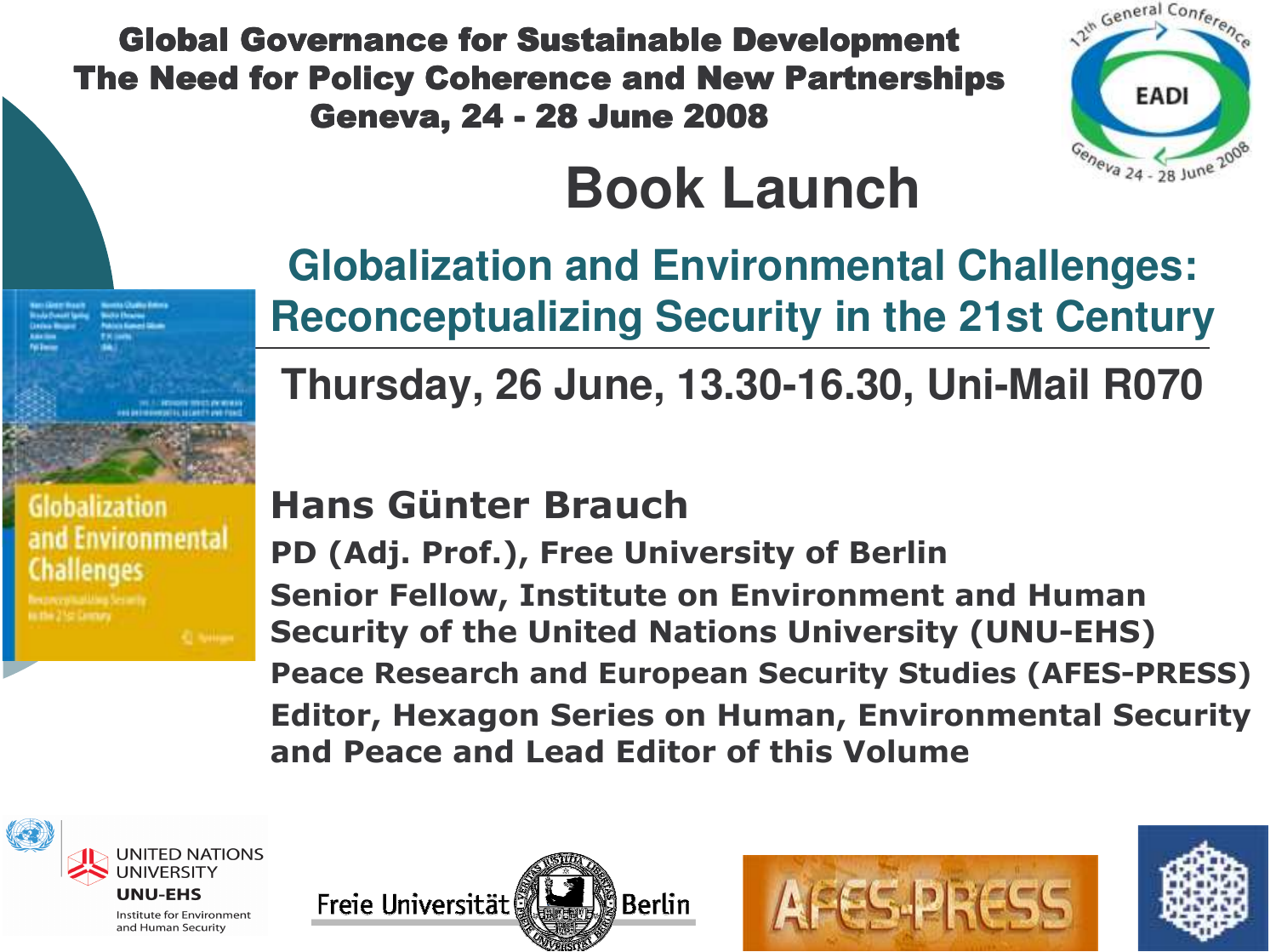# **Contents**

## **o Hexagon Buch Series**

- o Focus of the first five volumes
	- Security and Environment in the Mediterranean (I,II)
	- Security Handbook for the Anthropocene (III-V)

## o Reconceptualizing of Security

- o III: Globalization & Environmental Challenges
	- From the Security to the Survival Dilemma
	- Securitization of Global Environmental Change
- **o Bookaid Project for University and** Research Libraries in the Third World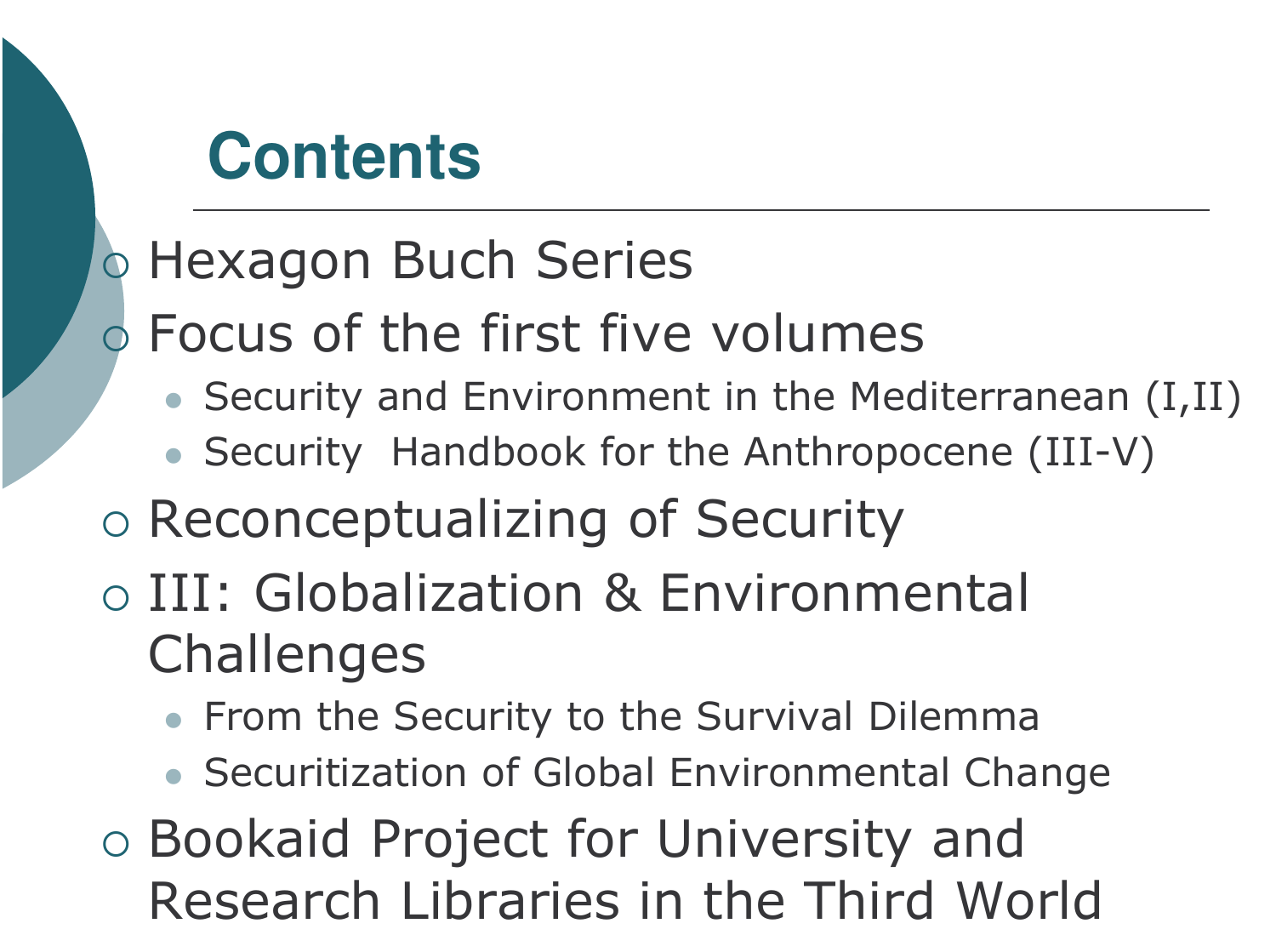## The Hexagon Book Series on Human and **Environmental Security and Peace**

- This book series includes edited volumes and monographs  $\Omega$ 
	- that cross scientific disciplines of natural & social sciences,
	- **from North & South:** common challenges & risks for humankind in 21st cent.
- From a human-centred perspective, this book series offers a platform for  $\circ$ scientific communities dealing with
	- global environmental & climate change, disaster reduction, human, environmental, gender security,
	- Peace, security, development & environmental studies
	- for the humanitarian aid and the policy community in national governments and international organizations.

#### **Scientific & Policy Goals:**

- Impacts of anthropogene global environmental and climate change on the security of states and human beings (humankind)
- This requires a "Reconceptualization of Security"
- Global mental mapping of the rethinking on security
- Multi-, Inter- & Transdisciplinarity: Authors from more than 20 disciplines  $\circ$

#### **International and Diversity**  $\circ$

- Beyond the dominant thinking of the "top billion" of the triad
- Cultural, religious, philosophical and ethical dimensions

#### **Dialogue: scientists and policymakers**  $\circ$

- Former or active policymakers, diplomats and military officiers
- Experienced scholars but also young talents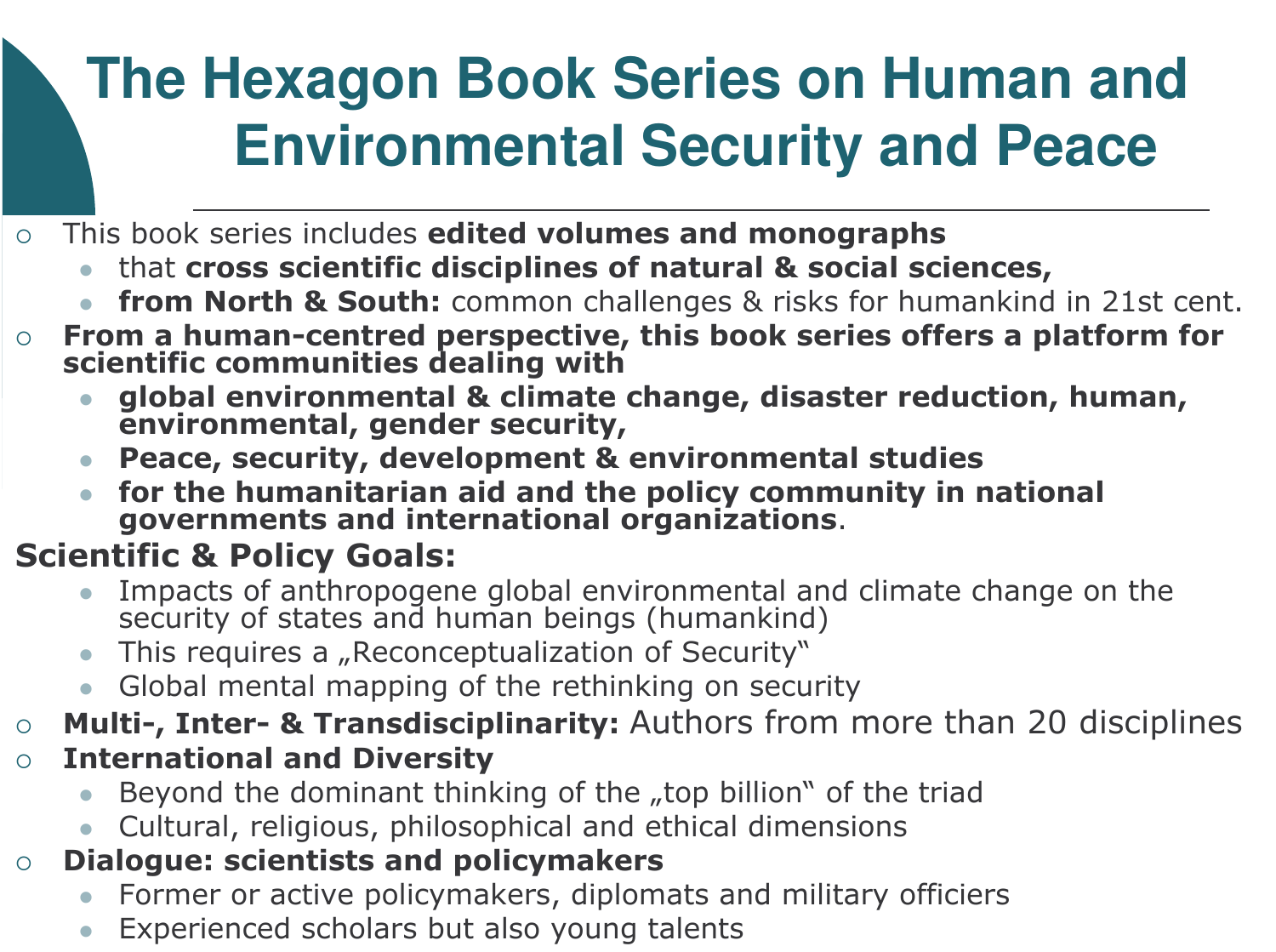# **Why Hexagon Book Series?**



- ect impact of human-induced "root cause": population on five factors
- complex interaction among four structural factors: land, water, urban and rural systems

**6 causes of GEC or pressures human-induced supply side**

- **Air: Global climate change**
- **Soil degrad., desertification**
- **Water scarcity, hydrol. cycle**

#### **Human-induced demand side**

- **Population growth**
- **Urbanization, Pollution, Health**
- displacement, migrations, crises, conflicts). • **Rural systems: Agriculture & Food**

 $\Omega$ o The 'hexagon': Six key factors contributing to global environmental change -

- -• three *nature-induced* or supply factors: soil, water and air (atmosphere, climate),
- -• three *human-induced* or demand factors: population (growth), urban systems (habitat, pollution), *rural systems* (agriculture, food).
- $\overline{O}$ o Throughout earth and human history these six factors have interacted.
	- -• The supply factors have created the preconditions for life
	- -• while human behaviour and economic consumption patterns have contributed to its challenges (increase in extreme weather events) and fatal outcomes for human beings and society.
- $\circ$  The series covers the complex interactions among these 6 factors and their extreme outcomes (hazards/disasters, internal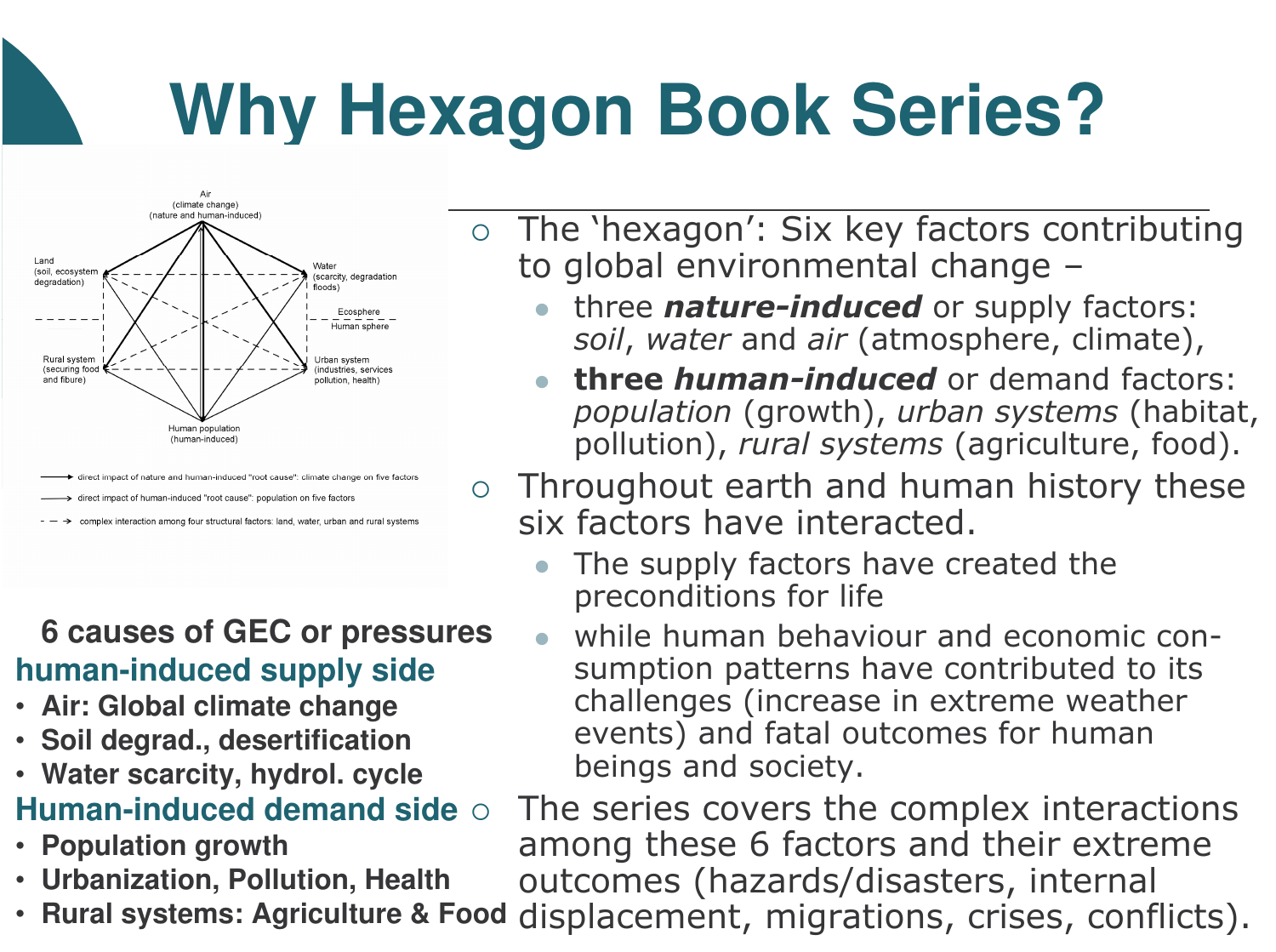# **Focus of the first two volumes Mediterranean and Middle East**

Hans Günter Brauch **Security**  $\circ$ Antonio Marquina Paul F. Rogers and Mohammad El-Sayed Selim **Environment**  $\overline{O}$ in the **Mediterranean** Conceptualising Security  $\circ$ and Environmental Conflicts  $\circ$ Springer

- **Awareness raising on non**military aspects of security
- **Focus: Hexagon of Climate** change, water scarcity, desertification to avoid environmental conflicts
- **Functional cooperation among** water experts from conflict parties (Israel, Palestine, Jordan)
- **GTZ: bookaid: Egypt & Palestine**



Hillel Shuval · Hassan Dweik (Eds.) **Water Resources** in the Middle East

Israel-Palestinian Water Issues -**From Conflict to Cooperation** 

2 Springer

(Berlin - Heidelberg - New York: Springer, 2003). Forewords Lord Robertson, Secretary Geneeral of NATO, Amre Moussa, Secretary **Geneeral of Arab League** 

(Berlin - Heidelberg - New York: Springer, 2007) Prof. Hillel Shuval: Hebrew University of Jerusalem (Israel) Prof. Hassan Dweik: Al Quds University (Palestine)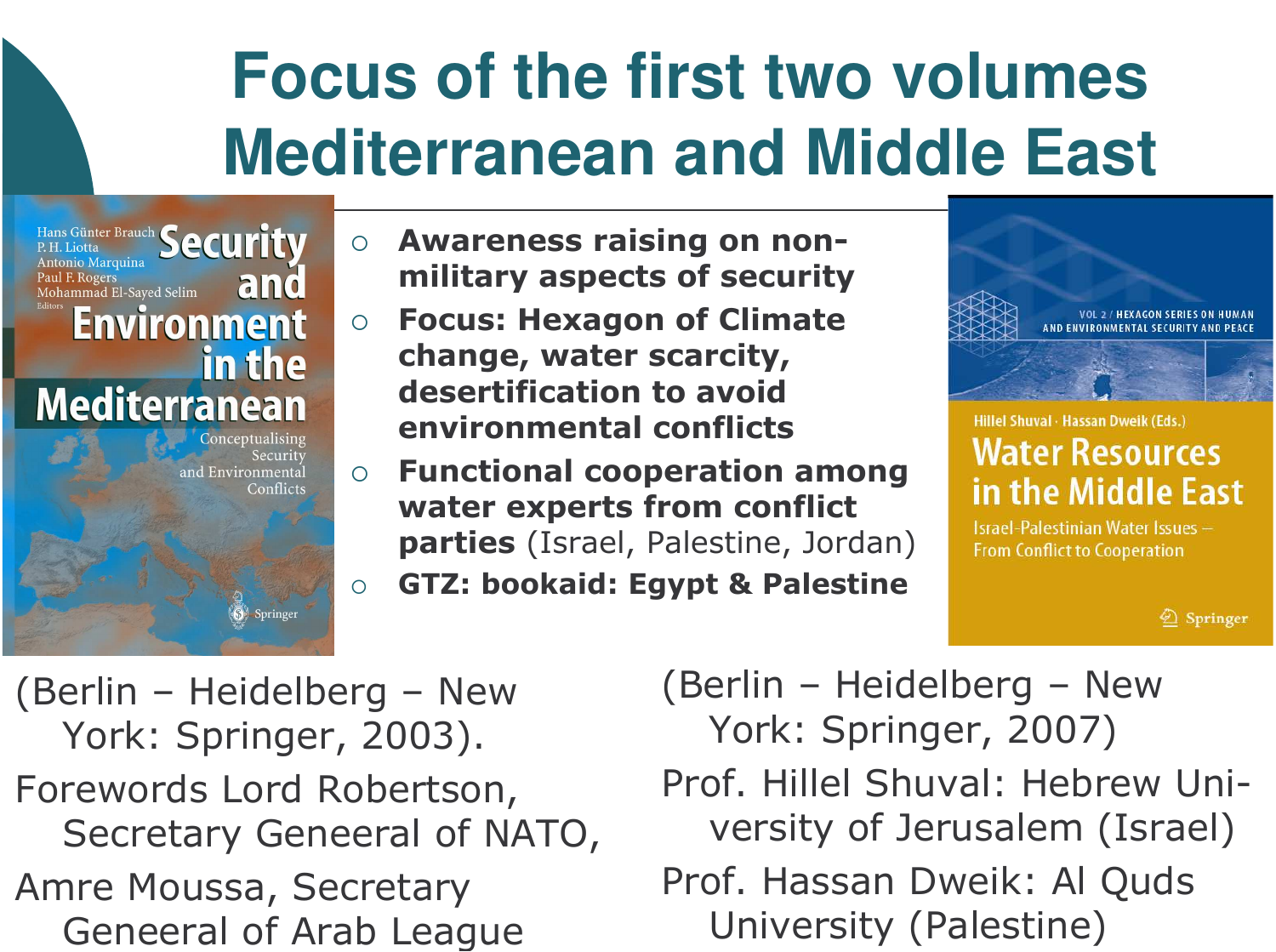## **Focus of volumes III, IV, V Security Handbook for the Anthropocene**

**Hans Günter Brauch Navnita Chadha Behera Ursula Oswald Spring Béchir Chourou Czeslaw Mesjasz** Patricia Kameri-Mbote John Grin P.H. Liotta Pál Dunay

AND FNVIRONMENTAL SECURITY AND PEAC

#### **Globalization** and Environmental **Challenges**

**Reconceptualizing Security** in the 21st Century

<sup>2</sup> Springer

Vol. III: 92 authors, 36 countries, 16 disciplines, former vice presidents, ministers, generals, diplomats (2008) Vol. IV: 132 authors, 49 countries on global debate and problems of environmental, human, energy, food, health, water security (fall 2008)

**Vol. V: Coping with Global Environmental Change Disasters and Security - Threats, Challenges, Vulnerabilities and Risks (2009)** 



#### **Facing Global Environmental Change**

Environmental, Human, Energy, Food, **Health and Water Security Concepts** 

2 Springer

Forewords by Stavros Dimas, EU **Environment Commissioner** Prof. Hans van Ginkel, Rector of UNU (1997-2007); Prof. Klaus Töpfer, Executive Director, UNEP (1997-2006).

Forewords by R.K. Pachauri, TERI; **IPCC** chairman

Stavros Dimas, EU Environment Commissioner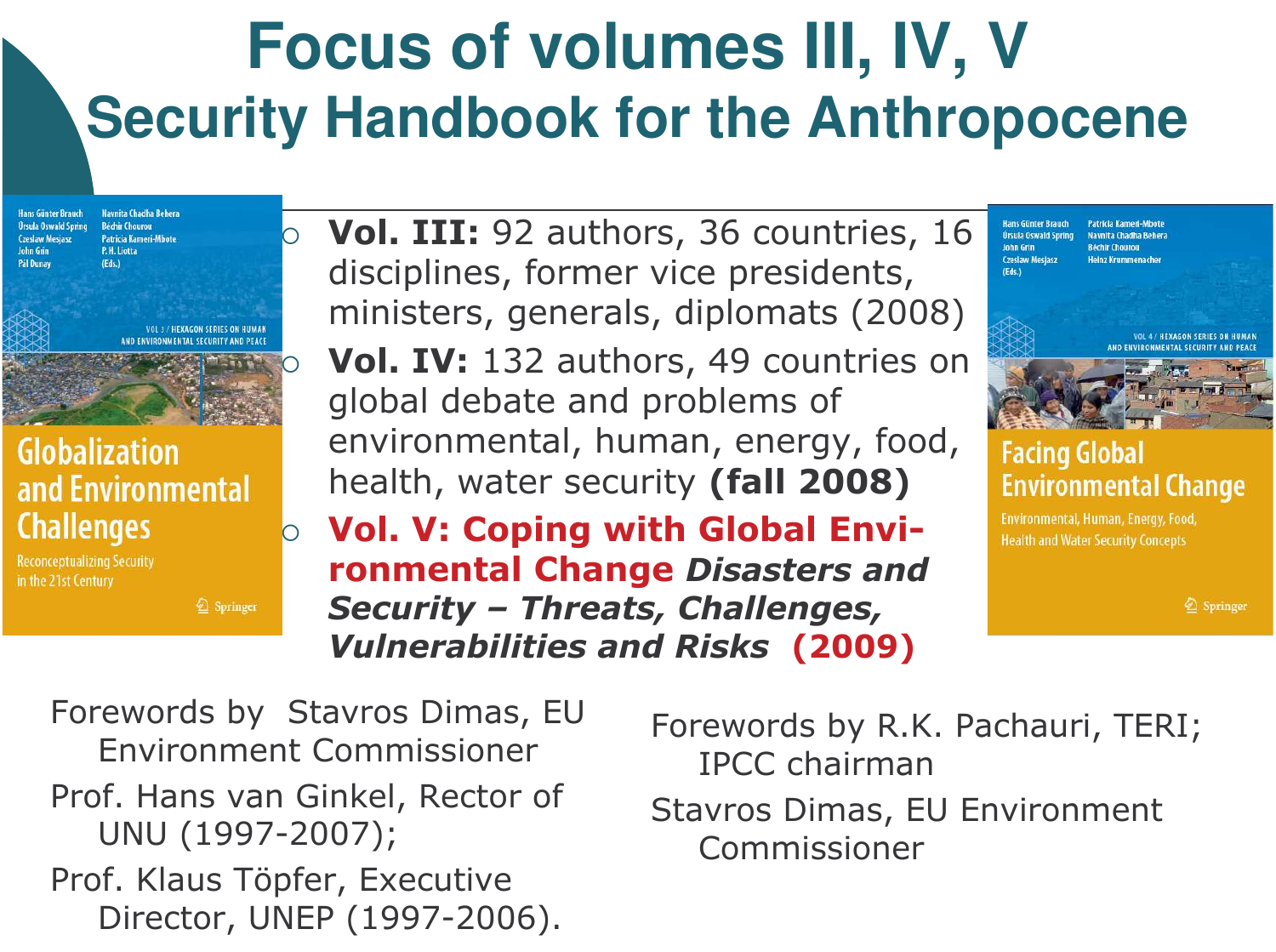## **The Editorial Team: Eleven Co-editors from 10 Countries**

- **Hans Günter Brauch, PD** (Adj. Prof.) at the Free University of Berlin, chairman of  $\circ$ AFES-PRESS, fellow at UNU-EHS in Bonn and editor of this series
- **Úrsula Oswald Spring, Professor at National University, Mexi-co; UNU-EHS chair on**  $\circ$ social vulnerability; writes on sustainability, deveopment, gender, disaster, poverty.
- **Czeslaw Mesjasz, Assoc. Professor, Vice Dean, Cracow University of Economics;**  $\circ$ publishes on systems, game theory, conflict resolution, negotiation, economics, security.
- **John Grin, Professor, Director of Amsterdam School for Social science Research; publi-** $\circ$ shes on societal transformations in water management, agriculture, health care.
- Pál Dunay is faculty member, Geneva Centre for Security Policy, was senior researcher at SIPRI (2004-2007), director of the Hungarian Institute of International Affairs in 2007.  $\circ$
- Navnita Chadha Behera (New Delhi), Professor at the Nelson Mandela Centre for Peace  $\circ$ & Conflict Resolution, Jamia Millia Islamia; publishes: Kashmir, South Asian security
- **Béchir Chourou** teaches International Relations at the University of Tunis-Carthage in  $\Omega$ Tunisia, publishes on Euro-Mediterranean relations, food policy, human security.
- Patricia Kameri-Mbote, Associate Professor, School of Law, University of Nairobi,  $\circ$ Chair, Dep. of Private Law, Programme Director, Intern. Environmental Law Research Centre,
- P. H. Liotta is Professor of Humanities and Executive Director of the Pell Center for Inter-national Relations and Public Policy, Salve Regina University, Newport, Rhode **Island**
- Heinz Krummenacher is managing Director of Swisspeace, heads its early warning program and is member of the UN staff college's Early Warning Preventive Measures  $\circ$ training unit.
- Joern Birkmann, Academic officer of UNU-EHS, heads the section on vulnerability assess-ment, coordinates Working Group on "Measuring Vulnerability".  $\circ$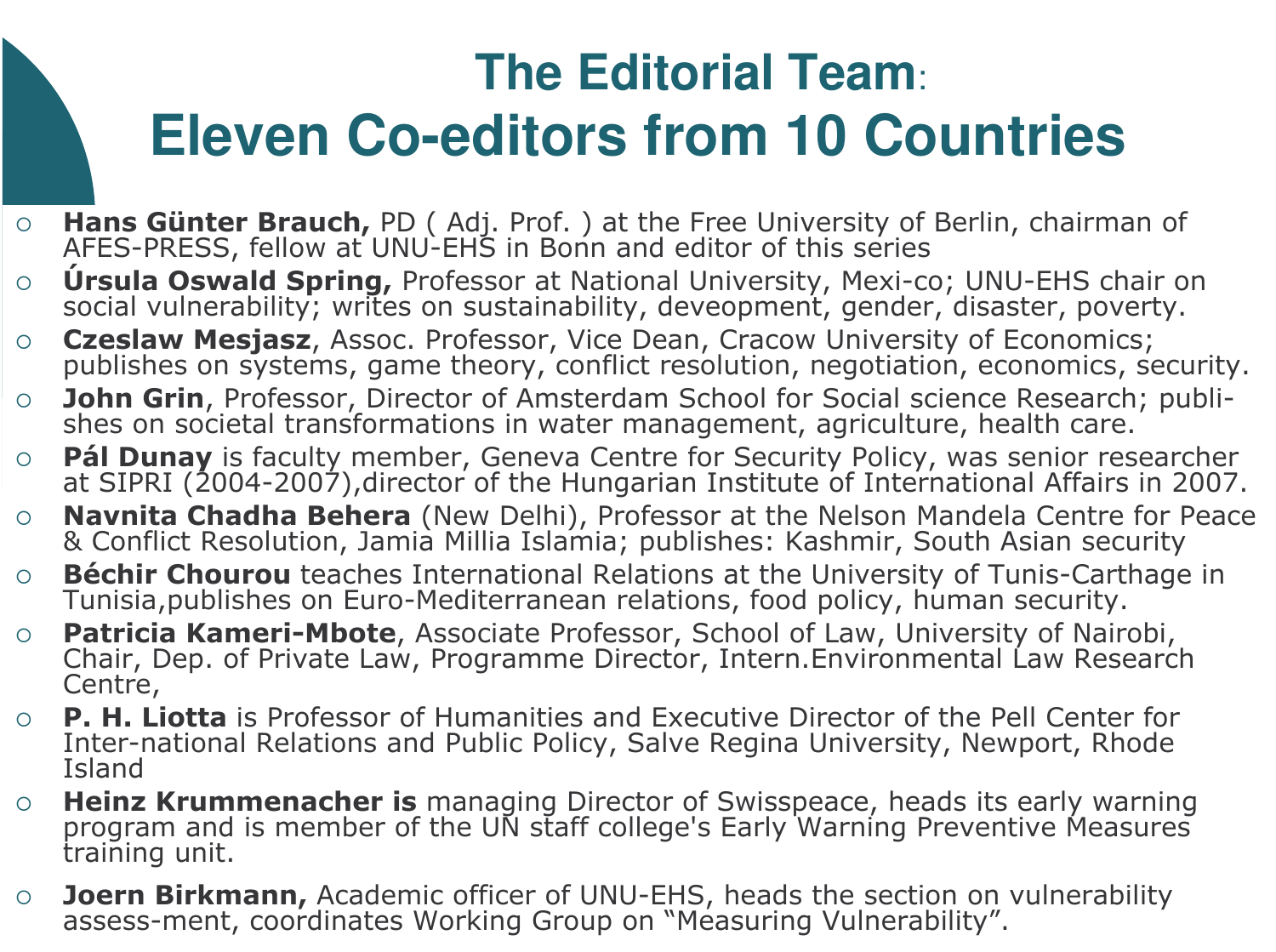# **Structure of Volume III:**

### **Globalization & Environmental Challenges**

### **Introduction**

2. Conceptual quartet



- 
- Philosophical, ethical and religious contexts<br>for conceptualization of security
- **Spatial context: actors and referent objects**  $4.$
- **Reconceptualization of security disciplines** 5.
- **Reconceptualization of security dimensions** 6.
- Reconceptualiziation of security in<br>institutions (UN, EU, OSCE, NATO)  $\mathbf{Z}_{\mathbf{u}}$
- 8. Reconceptualization of regional security
- **Reconceputalization security and** 9. alternative security futures
- **10. Summary and conclusions**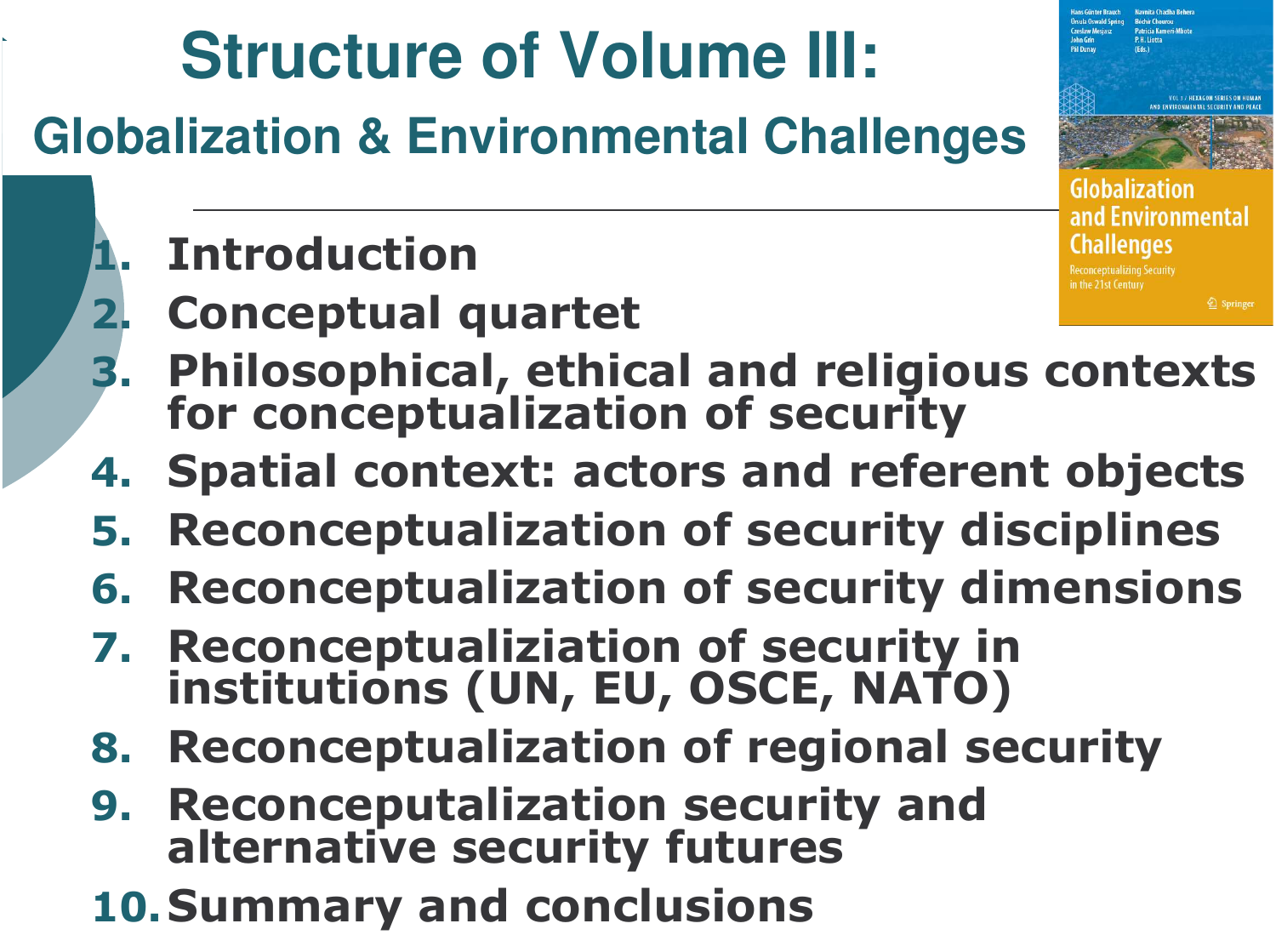## **Hexagon Series, Vol. IV & Second vol. of Security Handbook**

**Hans Günter Brauch Úrsula Oswald Spring John Grin Czesław Mesiasz**  $(Eds.)$ 

**Patricia Kameri-Mbote** Navnita Chadha Behera **Béchir Chourou Heinz Krummenacher** 

> **VOL 4/ HEXAGON SERIES ON HUMAN** AND ENVIRONMENTAL SECURITY AND PEACE



### **Facing Global Environmental Change**

Environmental, Human, Energy, Food, **Health and Water Security Concepts** 

2 Springer

H.G Brauch, U. Oswald Spring, J. Grin, C. Mesjasz, P. Kameri-Mbote, N. Chadha Behera, B.Chourou, H. Krummenacher (Eds.): Facing Global Environmental Change: Environmental, Human, Energy, **Food, Health and Water Security Concepts. Hexagon Series on Human and Environmental** Security and Peace, vol. 4 (Berlin - Heidelberg -<br>New York: Springer-Verlag, 2008), in press.

o In the second volume of this policy-focused, global<br>and multidisciplinary security handbook on *Facing* Global Environmental Change addresses

onew security threats of the 21st century posed by climate change, desertifi-cation, water stress, population growth and urbanization.

**o These security dangers and concerns lead to** migration, crises and conflicts. They are on the agenda of the UN, OECD, OSCE, NATO and EU. o In 100 chapters, 132 authors from 49 countries analyze the global debate on **environmental, human** and gender, energy, food, livelihood, health and water security concepts and policy problems.

o In 10 parts they discuss the context and the securitization of global environmental change and of extreme natural and societal outcomes. They suggest a new research programme to move from knowledge to action, from reactive to proactive policies and to explore the opportunities of environmental cooperation for a new peace policy.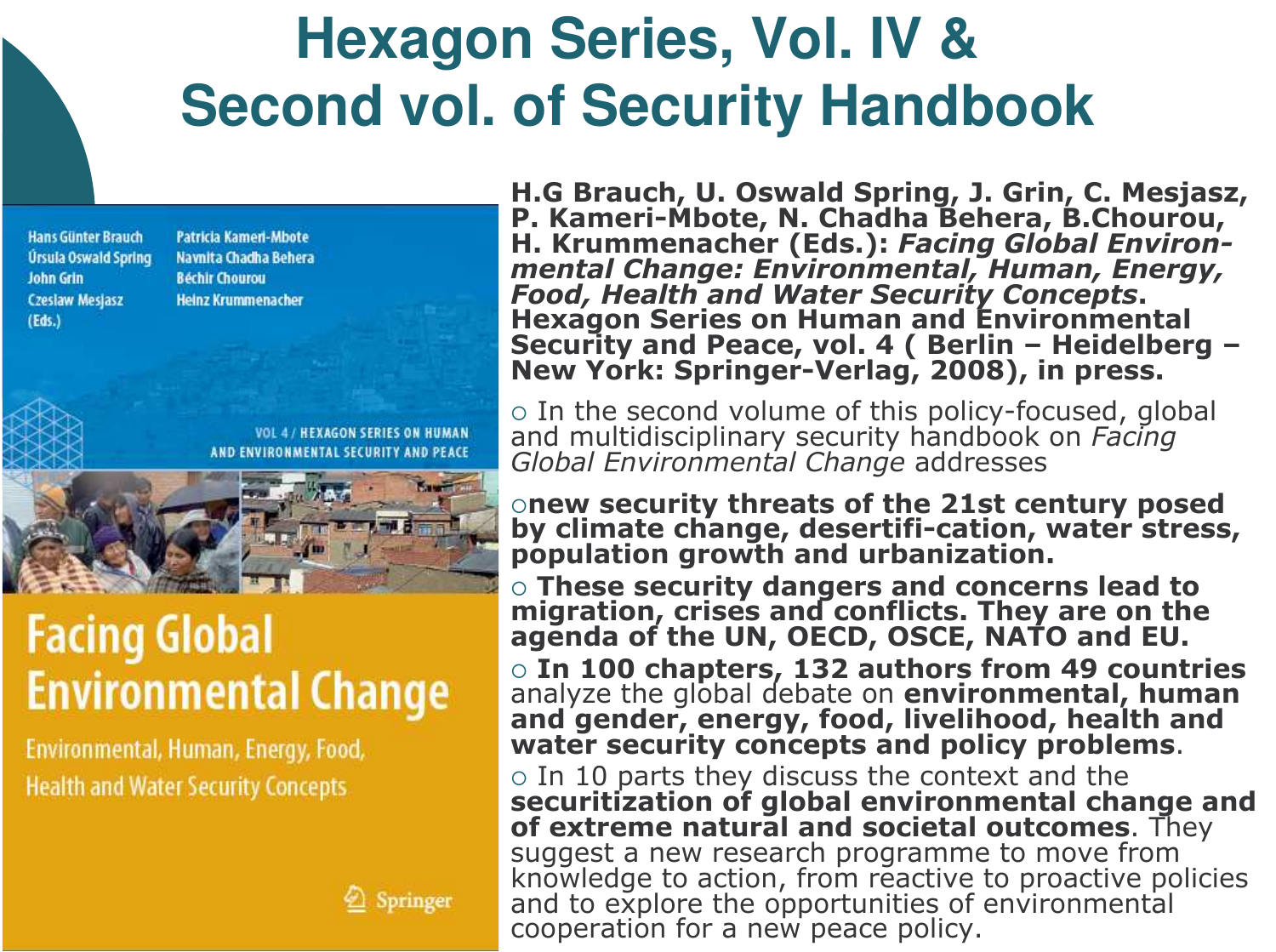## V: Coping with Global Environmental **Change, Disasters and Security -**

**Threats, Challenges, Vulnerabilities and Risks** 

#### Third volume approximately 100 chapters will address in

**part I:** Introduction: Concepts of Security Threats, Challenges, Vulnerabilities, Risks;

**part II:** Military and Political Security Threats, Challenges, Vulnerabilities, Risks;

part III: Economic, Social, Environmental Security and Human Threats, Challen-<br>ges, Vulnerabilities and Risks in Near East, North & Sub-Sahara Africa and Asia;

**part IV:** Threats, Challenges, Vulnerabilities and Risks for Urban Centres in Hazards and Disasters:

part V: Coping with Global Environmental Change: Climate Change, Soil and Desertification, Water Management, Food and Health;

**part VI:** Coping with Hazards and Strategies for Coping with Social Vulnerability and Resilience Building;

part VII: Coping with Global Environmental Change: Scientific. International and Regional Political Strategies, Policies and Measures;

part VIII: A Technical Tool: Remote Sensing, Vulnerability Mapping and Indicators of Environmental Security Chal-lenges and Risks;

**part IX:** Towards an Improved Early Warning of Conflicts and Hazards and **part X:** Summary and Policy Conclusions.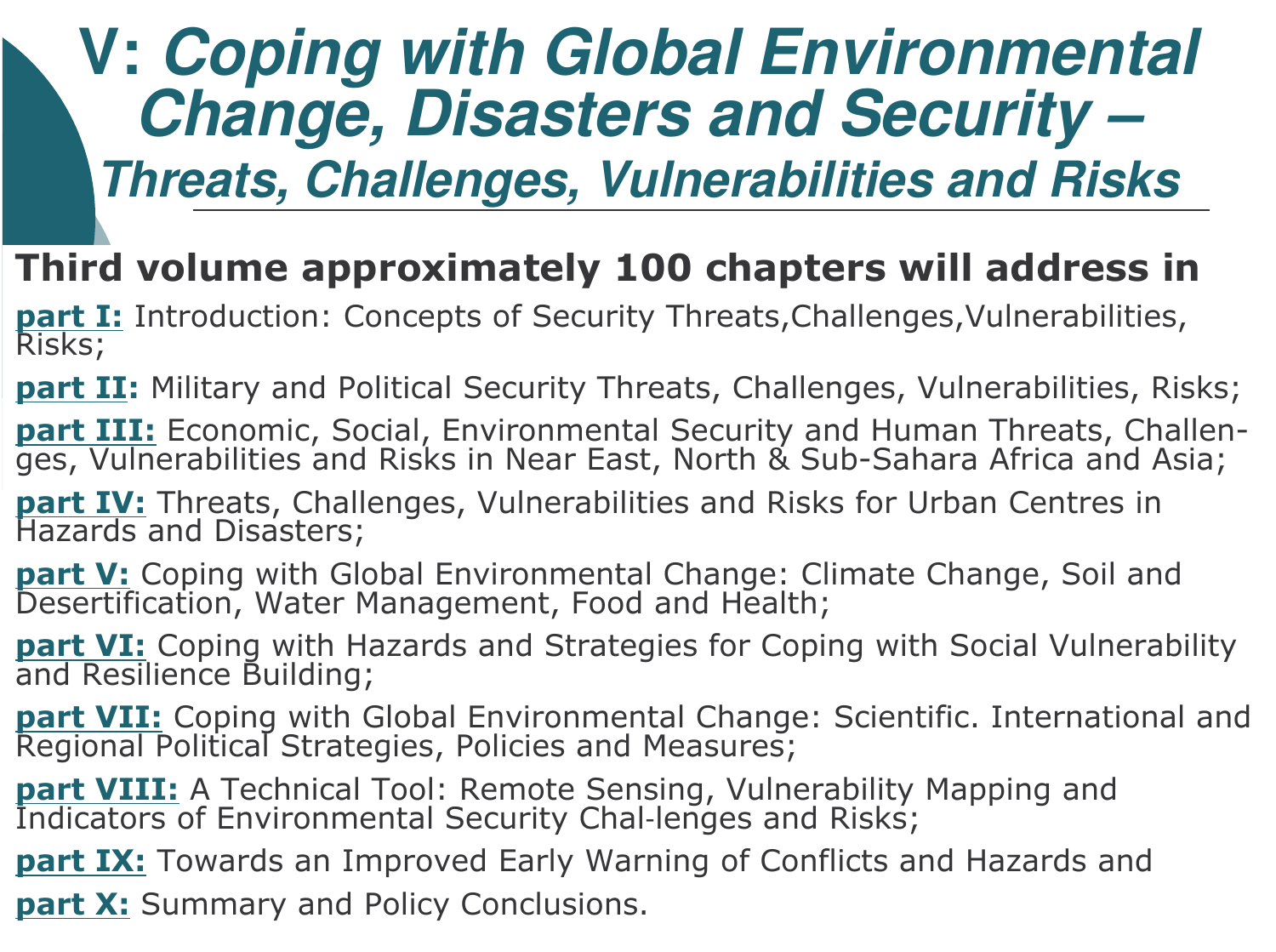# **Global Mapping of Security Concepts and Issues**

#### **Three factors triggered this reconceptualiza**tion of security since 1990:

- End of the Cold War (or 11 September 2001)
- **Process of Globalization (new dangers and actors)**
- **Impact of Global Environmental Change in the**  $\bullet$ Anthropocene era of earth history
- Key thesis: Global contextual changes have triggered conceptual innovations since 1990
- Result: Global security reconceptualization: widening, deepening and sectorialization
- Goal: Global mapping of this reconceptualization of security concepts and issues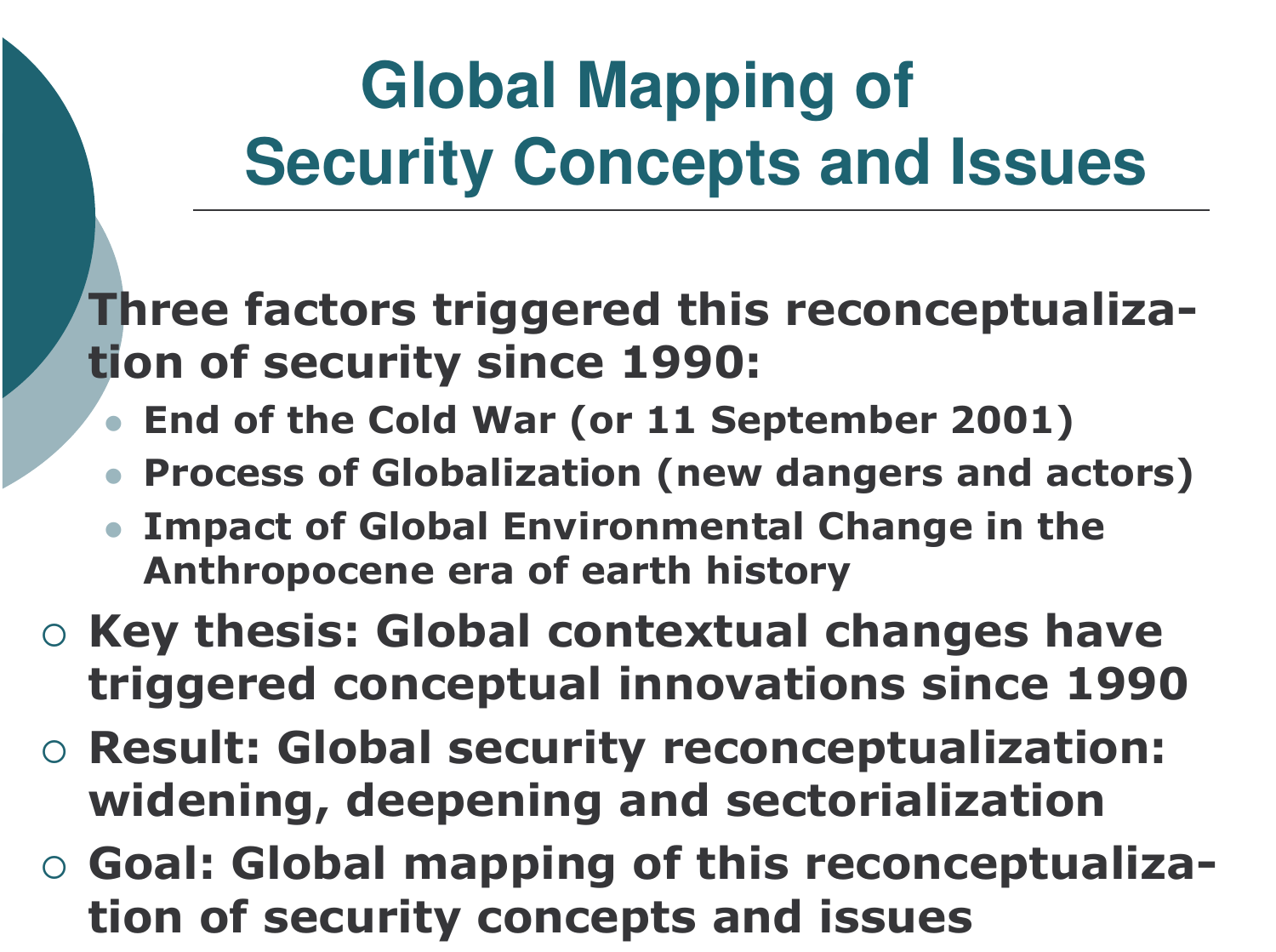## **Conceptual Innovations: From a Reconceptualization of Security** to a Securitization Process

#### ○ Which were the conceptual innovations?

- Theoretical innovations unrelated to contextual change:
	- o Social constructivism in the social science
	- o **Ulrich Beck:** Risk society (1986), World Risk Society (2007)
- Copenhagen School: Buzan/Waever/de Wilde: On Security (1998)<br>analyzing the impacts: widening & deepening
	- o widening and deepening of security agenda
	- o theory of securitzation (speech act)
- Copenhagen school security as a "speech act", "where a securitizing actor designates a threat to a specified reference object and declares an existential threat implying a right to use extraordinary means to fend it off".
- Such a process of "securitization" is successful when the construction of an "existential threat" by a policy maker is socially accepted and where the "survival" against existential threats is crucial.

#### **o Innovation of this scientific dialogue project:**

- Global Mapping of reconceputalization: in politics & science
- Sectorialization of security concepts and issues
- Securitization of Global Environmental Change focusing on:
	- **o Facing and Coping with Global Environmental Change**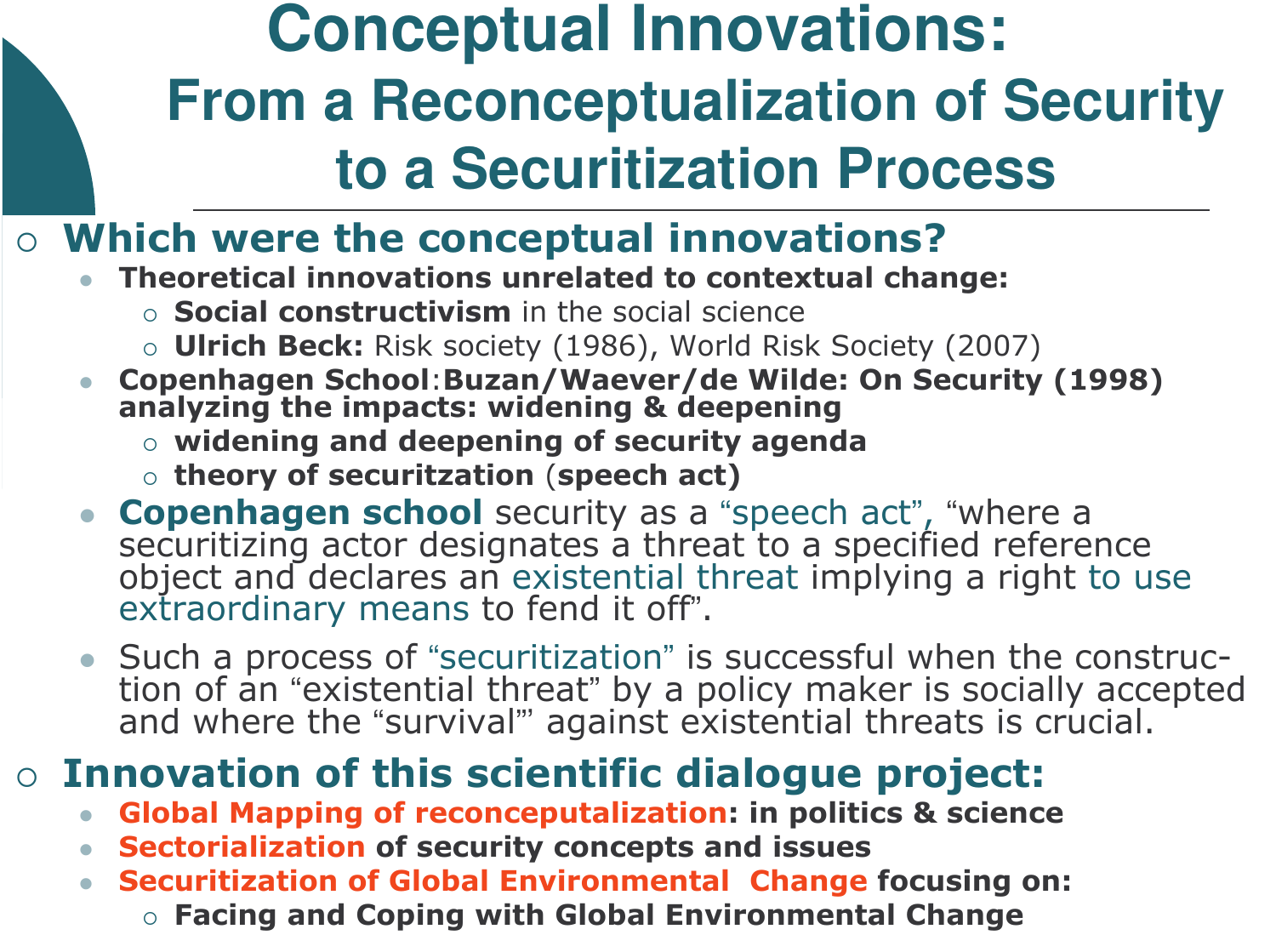# **Widening, Deepening and Sectorialization** of Security Concepts:

## **Towards Human & Environmental Security**

| Security dimension $\Rightarrow$<br>$\Downarrow$ Level of interaction | Mili-<br><b>tary</b>                           | <b>Political</b> | <b>Economic</b>                  | <b>Environ-</b><br>mental $\mathsf{\downarrow}$ | <b>Societal</b>                 |
|-----------------------------------------------------------------------|------------------------------------------------|------------------|----------------------------------|-------------------------------------------------|---------------------------------|
| Human individual $\Rightarrow$<br><b>Human security</b>               |                                                |                  | Food sec.<br><b>Health sec.</b>  | <b>Cause</b><br>& Victim                        | Food &<br><b>Health sec.</b>    |
| <b>Societal, community</b><br><b>security</b>                         |                                                |                  |                                  | マイ                                              |                                 |
| <b>National security</b>                                              | <b>Shrinking (in</b><br><b>USA since 2001)</b> |                  | <b>Energy</b><br><b>security</b> | 业不                                              | Food & health<br>security       |
| <b>International and</b><br><b>Regional security</b>                  |                                                |                  | <b>Water</b><br><b>security</b>  | $\mathbf{v}$                                    | <b>Water</b><br><b>security</b> |
| <b>Global and planetary</b><br>security $\Rightarrow$                 |                                                |                  |                                  | <b>GEC</b>                                      |                                 |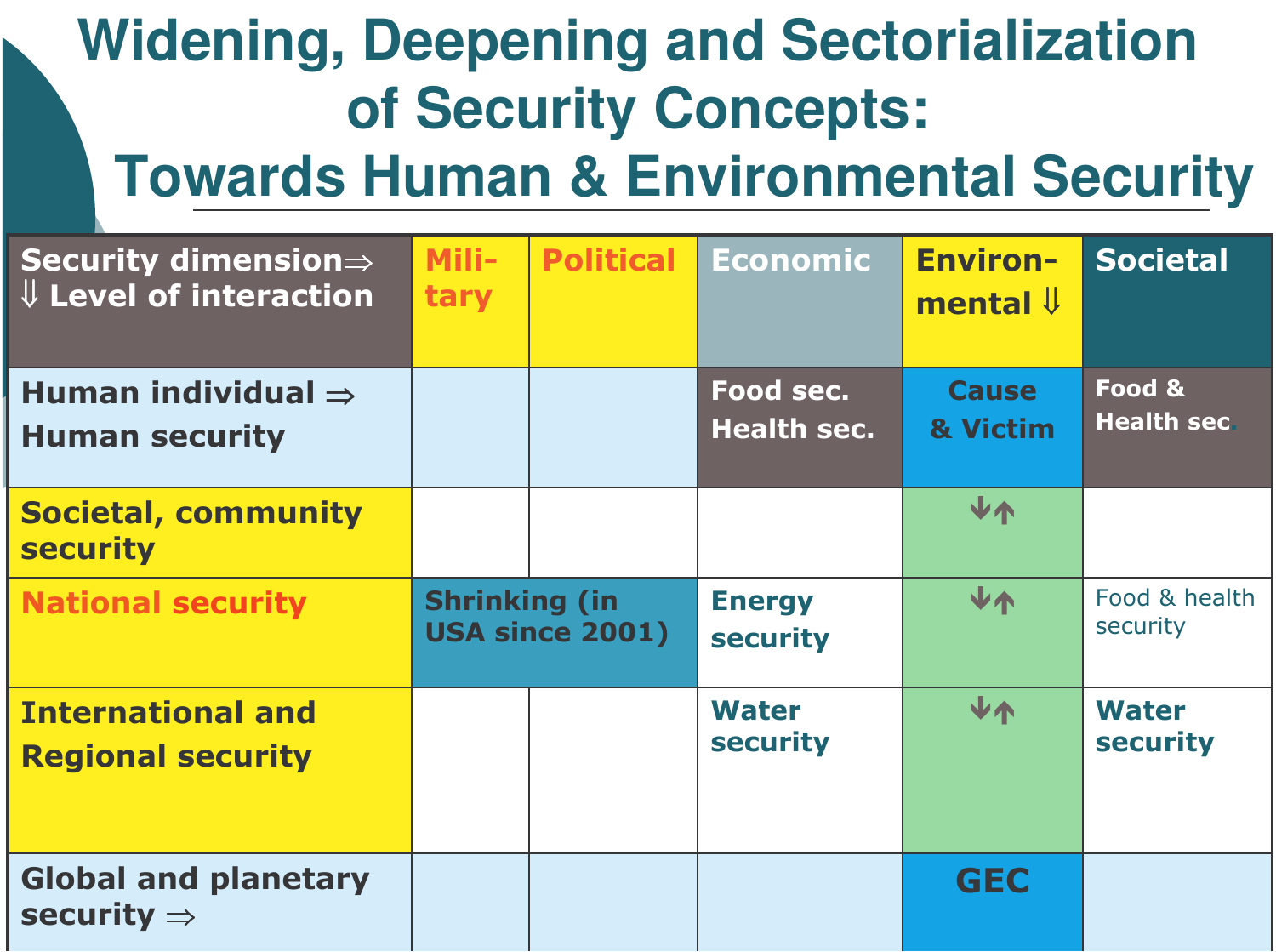# **Environmental & Human Security**

| <b>Label</b>                              | <b>Reference</b><br>object                                          | <b>Value at</b><br>risk                   | Source(s) of<br>threat                                                                                  |
|-------------------------------------------|---------------------------------------------------------------------|-------------------------------------------|---------------------------------------------------------------------------------------------------------|
| <b>National security</b>                  | <b>The State</b>                                                    | <b>Territ.</b><br><b>integrity</b>        | <b>State, substate actors</b>                                                                           |
| <b>Societal security</b>                  | <b>Societal groups</b>                                              | Nation.<br>identity                       | <b>Nations, migrants</b>                                                                                |
| <b>Human security</b>                     | Individual,<br>humankind                                            | <b>Survival of</b><br>humankind<br>people | Nature, state,<br>globalization                                                                         |
| <b>Environmental</b><br>sec.              | <b>Ecosystem</b>                                                    | <b>Sustainability</b>                     | <b>Humankind</b>                                                                                        |
| <b>Gender security</b><br>(Oswald Spring) | <b>Gender relations,</b><br><b>indigenous</b><br>people, minorities |                                           | Patriarchy,<br>totalitarian<br><b>institutions</b><br>(governments,<br>churches, elites)<br>intolerance |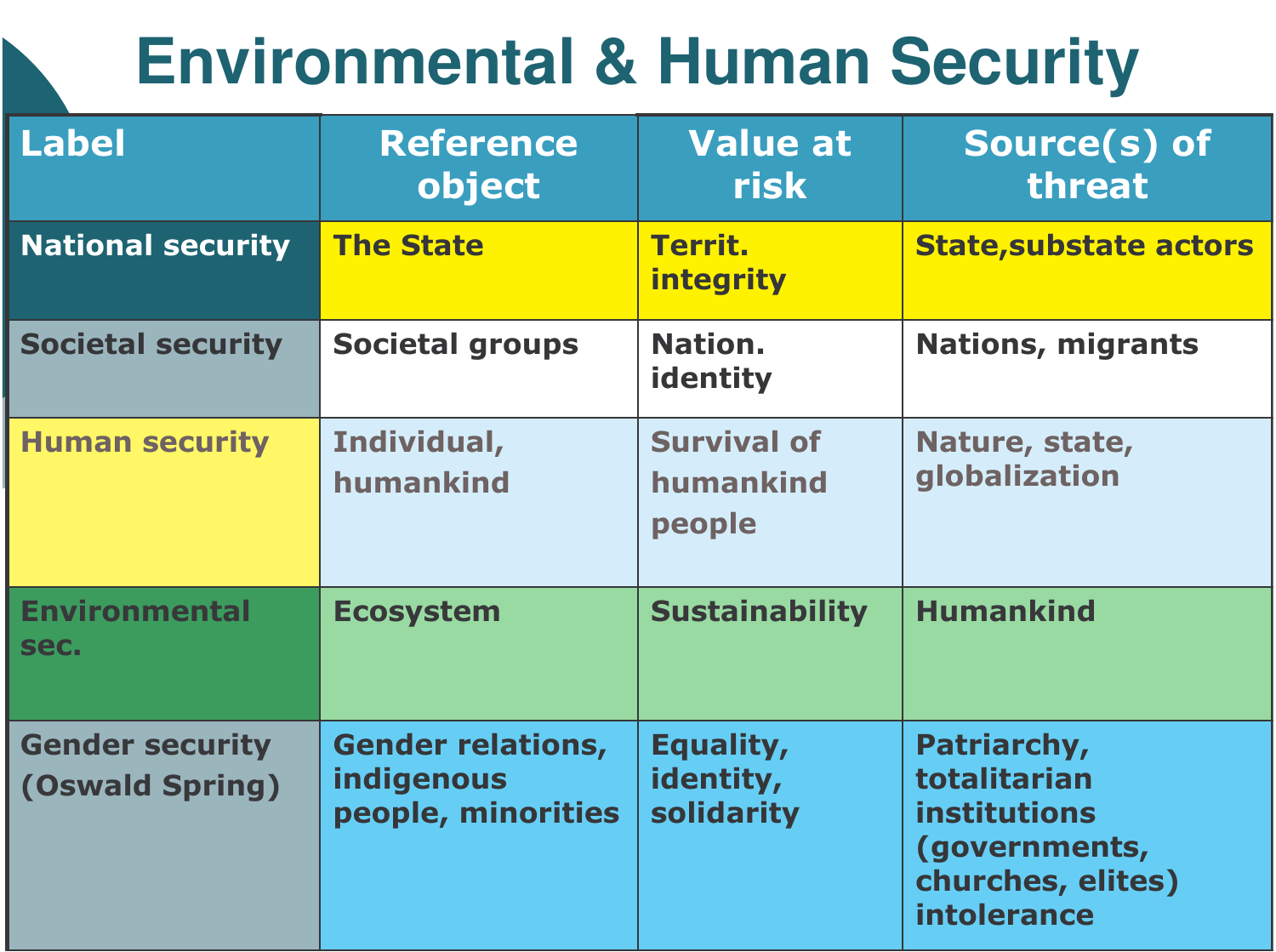## **Concepts of Security in Relationship with Peace, Environment and Development**

| <b>IR research</b>                                                                                                                                                                                                                                                                        | <b>Conceptual</b>                                                                                                                                                                                                  | <b>Conceptual</b>                                                                                                                                                                                                                                                                                   |
|-------------------------------------------------------------------------------------------------------------------------------------------------------------------------------------------------------------------------------------------------------------------------------------------|--------------------------------------------------------------------------------------------------------------------------------------------------------------------------------------------------------------------|-----------------------------------------------------------------------------------------------------------------------------------------------------------------------------------------------------------------------------------------------------------------------------------------------------|
| programmes                                                                                                                                                                                                                                                                                | Quartet                                                                                                                                                                                                            | <b>Linkages</b>                                                                                                                                                                                                                                                                                     |
| <b>• Peace Research</b><br><b>- Security Studies</b><br><b>- Development Stud.</b><br><b>Environment Studies</b><br>4 conceptual pillars<br><b>- I: Security dilemma</b><br><b>· II:Survival dilemma</b><br><b>· III: Sustainable</b><br>development<br><b>- IV: Sustainable</b><br>peace | <b>Security</b><br><b>Peace</b><br>oI: Security dilemma<br>$\circ$<br>$\overline{O}$<br>$\mathrm{I}^{\cdot}$<br>$\circ$<br>d<br><b>Development</b><br><b>Environment</b><br><b>III: Sustainable</b><br>development | <b>Political use of con-</b><br>cepts & theoretical<br>debates on 6 linkages<br>O Peace & security<br>O Peace & development<br>○ Peace & environment<br><b>O Development &amp; security</b><br><b>O Devel. &amp; environment</b><br><b>Of interest here:</b><br><b>O Security &amp; environment</b> |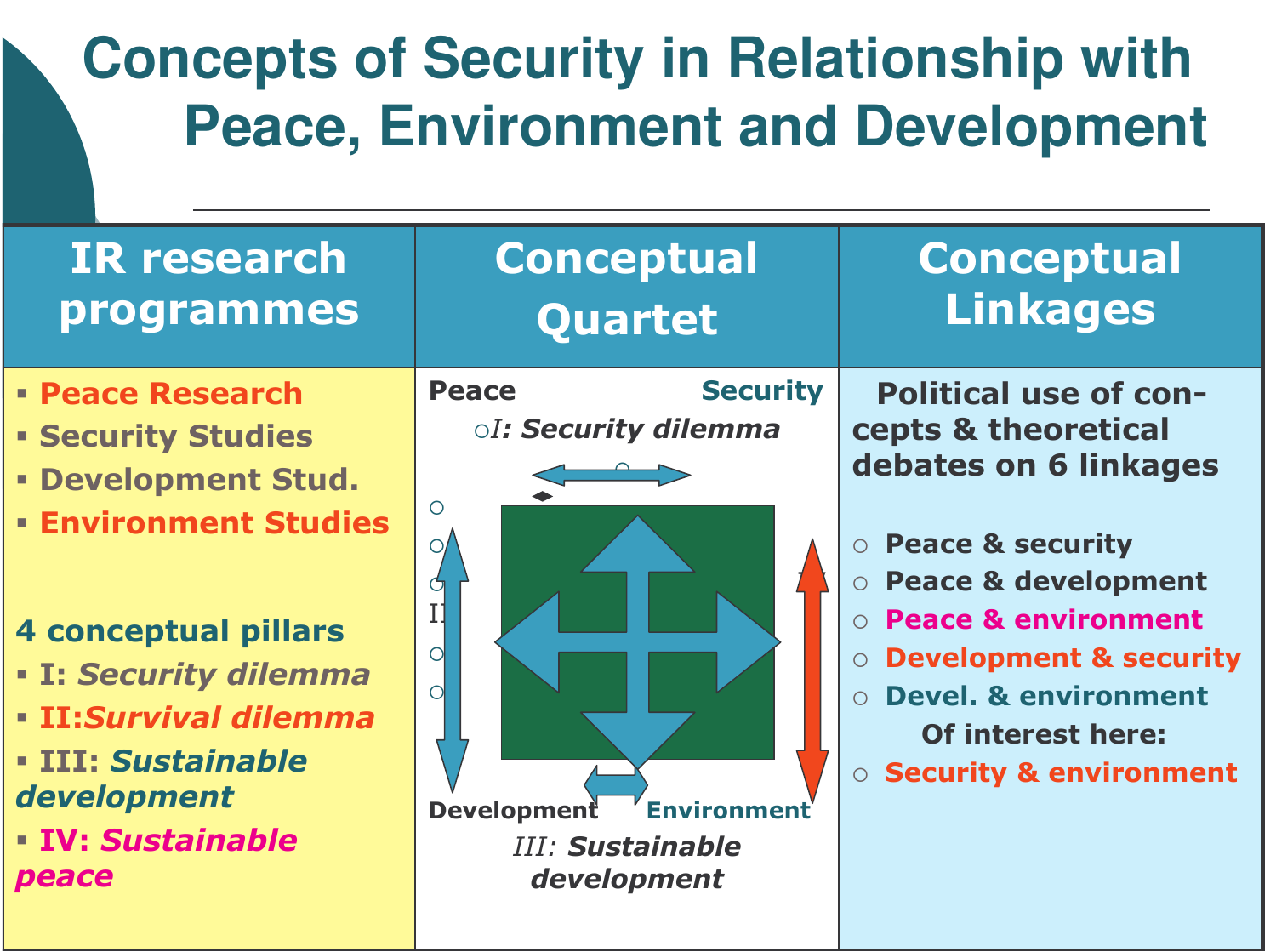

**2** Springer

# **From a Security Dilemma** towards a Survival Dilemma



- State-centred & explains behaviour of states, especially the relationship between perception of the other country (fear) and its
- **Response: national security**  $\circ$ **strategies**
- **Military means (armament)**  $\overline{O}$
- **Results: often regional arms**  $\circ$ races between neighbouring **states**
- Concept: national, regional and international state **security**
- **o** Well-established concept by Herz (1950) and Ken Booth  $(2008)$

### **Survival Dilemma**

- **Human-centred concept**  $\circ$
- **Dilemma faced by poor &**  $\Omega$ vulnerable human beings, e.g. in hazards:
	- to stay at home & die of thirst and hunger
	- to move to refugee camps &  $\bullet$ wait for assistance
	- to move with herds and fight for access to water
	- to migrate to city slums
- **Policy Responses:**  $\Omega$ 
	- **Reactive: humanitarian** assitance
	- **Proactive: Sustainable Development as a Human Security policy policy**
- My own proposed concept  $\overline{O}$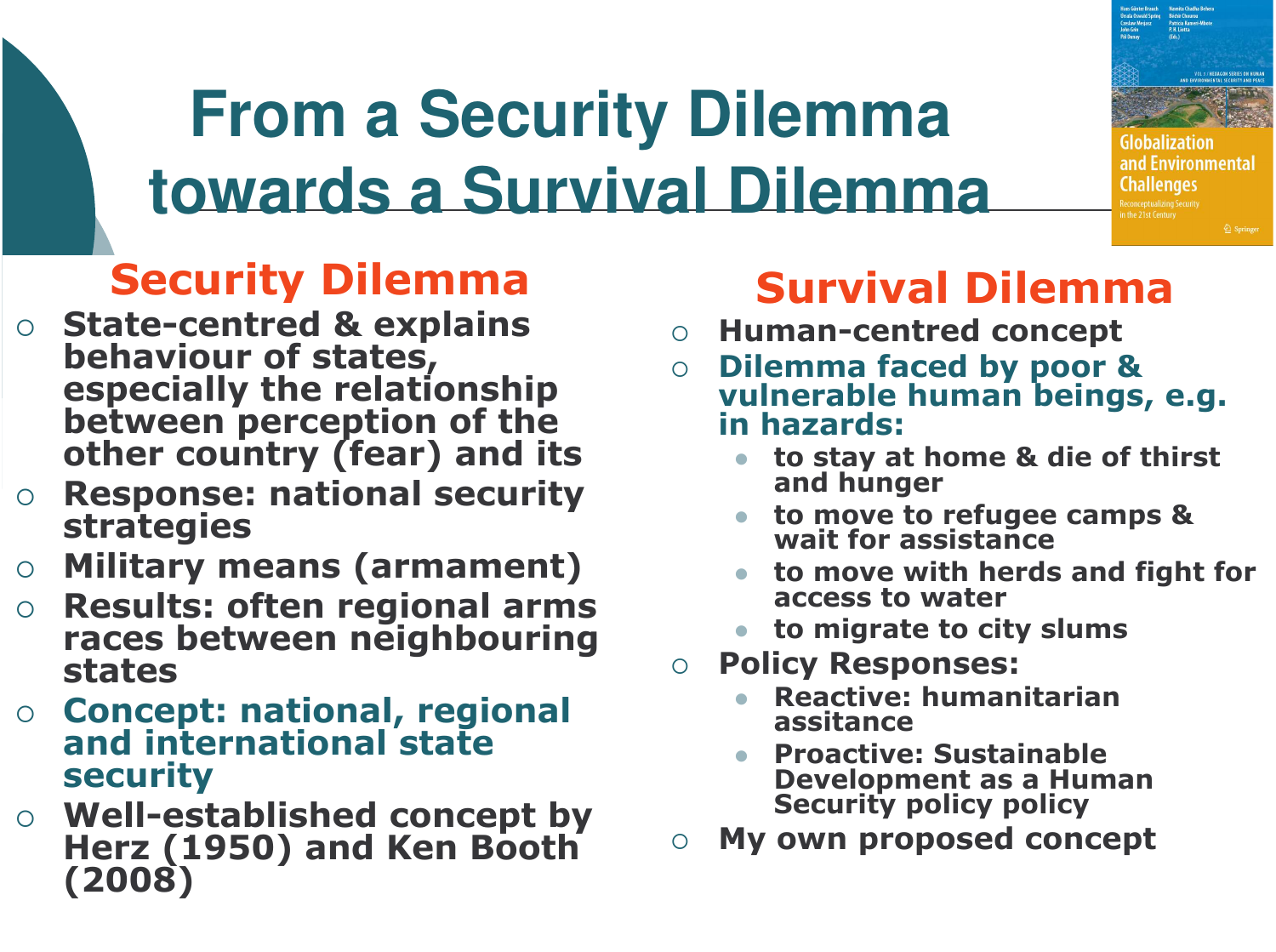# **Securitization of Global Environmental Change since the Year 2000**

- **o Water Security (Ministerial Declaration, The Hague, 2000)**
- **Desertification and Security in the Mediterranean: NATO Science Conference in Valencia (2003)**
- Climate Change: BMU: Climate Change and Conflicts (2002)
- 2007: Turning Point in the Securitization of Climate Change
	- Actor: IPCC with 4th Assessment Report of 2007 (4 vol.)
	- In the Framework of International Security
		- UK: Presidency of Security Council: 17 April 2007: climate change as a security issues
		- Germany: Dual Presidency of EU/G-8
		- o WBGU-Study, Security Risk Climate Change
		- German EU-Initiative
		- EU-Study of 14 March 2008: Climate Change and Security
	- In the Framework of National Security
		- USA Debate since 2007 (partly: new missions for the **Pentagon)**
	- In the Framework of Human Security
		- Greek Presidency of the Human Security Network, Athens, **May 2008**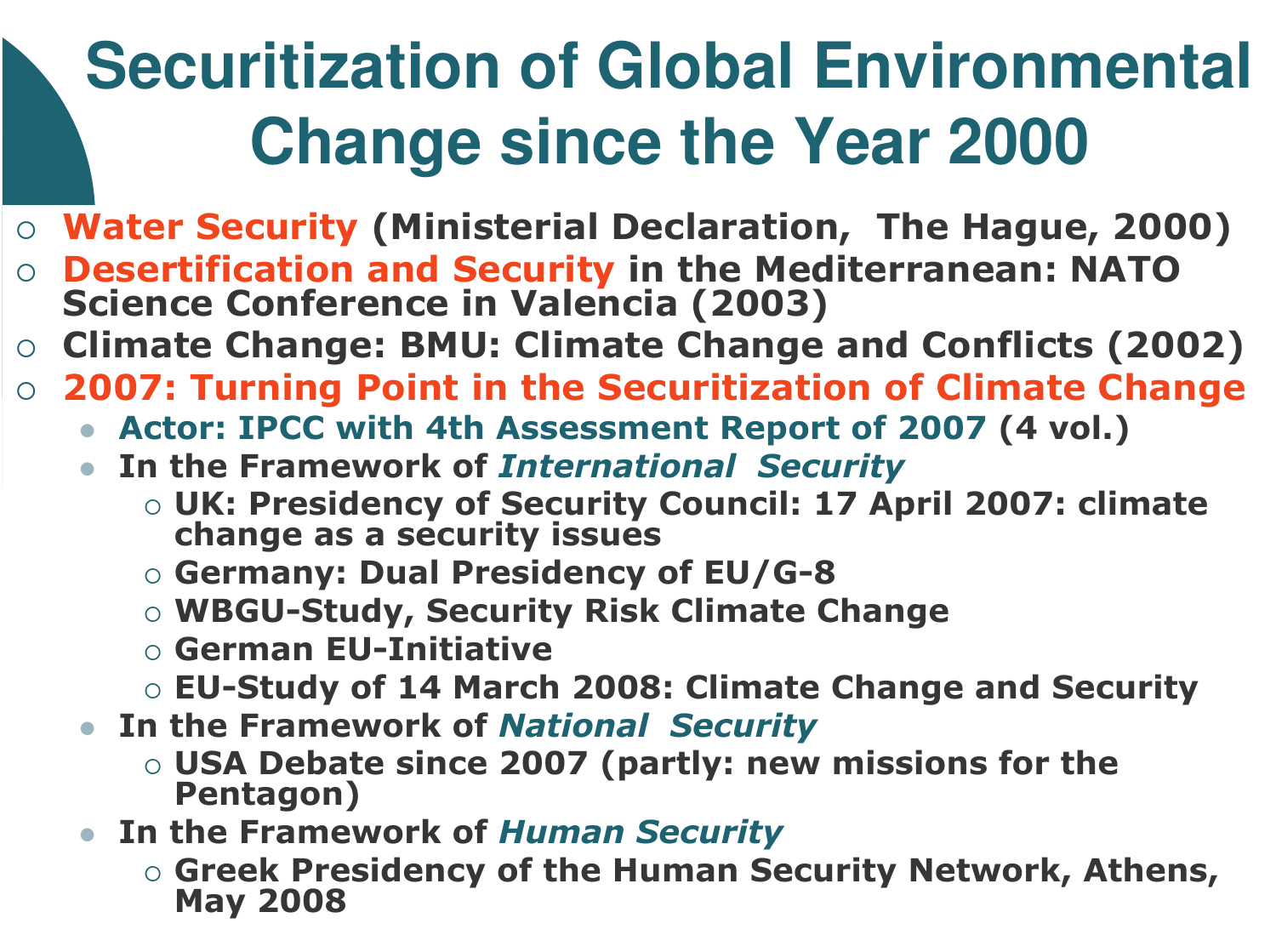### **From Research to Action: Enhancing Environmental & Human Security Towards Environmental Conflict Avoidance**

- **Primary Goal: address extreme outcomes of GEC:** hazards and disasters, migration, crises & conflicts that may have been caused, triggered, induced, influenced by: a) environmental stress and b) extreme weather events,
- o Enhance Environmental Security: Address human behaviour that contributes to GEC via climate change, soil degradation, water pollution & scarcity: sustainable strategies
- **Enhance Human Security: address factors of GEC that** challenge survival of individuals, families, villages, ethnic groups
- o Avoid Environmentally-induced Conflicts: address structural or causal factors (of Survival Hexagon), e.g. climate policy, combat desertification, cope with water stress.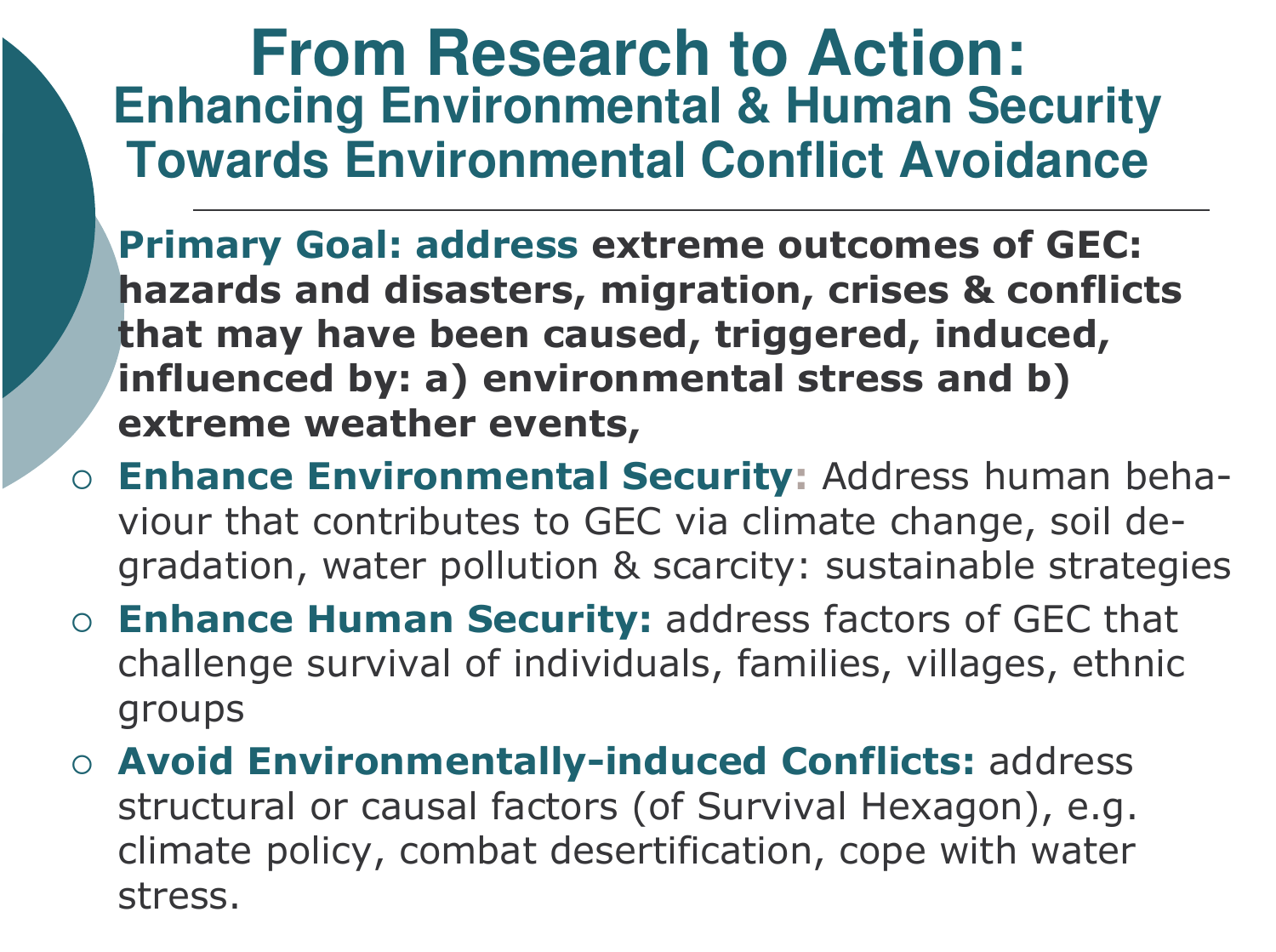

# **Audience of the Security Handbook: A Reference Tool**



- o **Springer:** Second largest global science publisher with a good reputation for high quality books.
- o Academic Institutions: university and research institutes globally
- o Education and policy oriented training institutions
- o National government bodies: foreign affairs, defence, development, environment, hazards & disasters
- o Diplomatic and military academies globally
- Diplomats & officials at international organizations  $\overline{O}$
- o Educators and the Media
- o Non-governmental organizations, social movements
- o Religious bodies globally.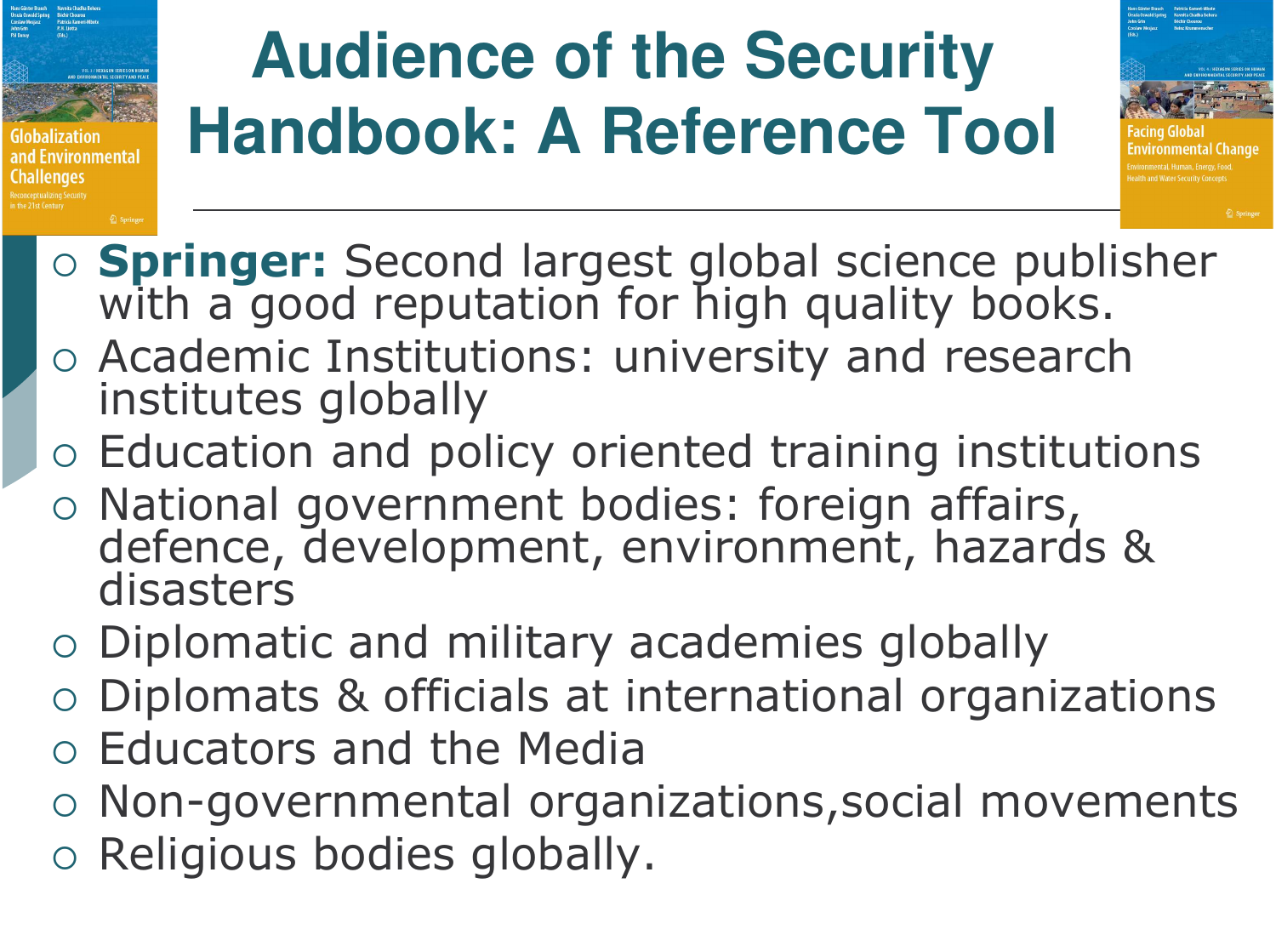

# **AFES-PRESS Bookaid Project for University Libraries in Developing Countries**

- o Goal: distribute globally produced knowledge by a team of authors for all parts of the world
- o Reach out: students & professors in the South
- o Major discount of the publisher for bookaid project for institutions in the South only
- $\circ$  100% of grants reach the recipients
- o Grantees and recipients will be documented on the web.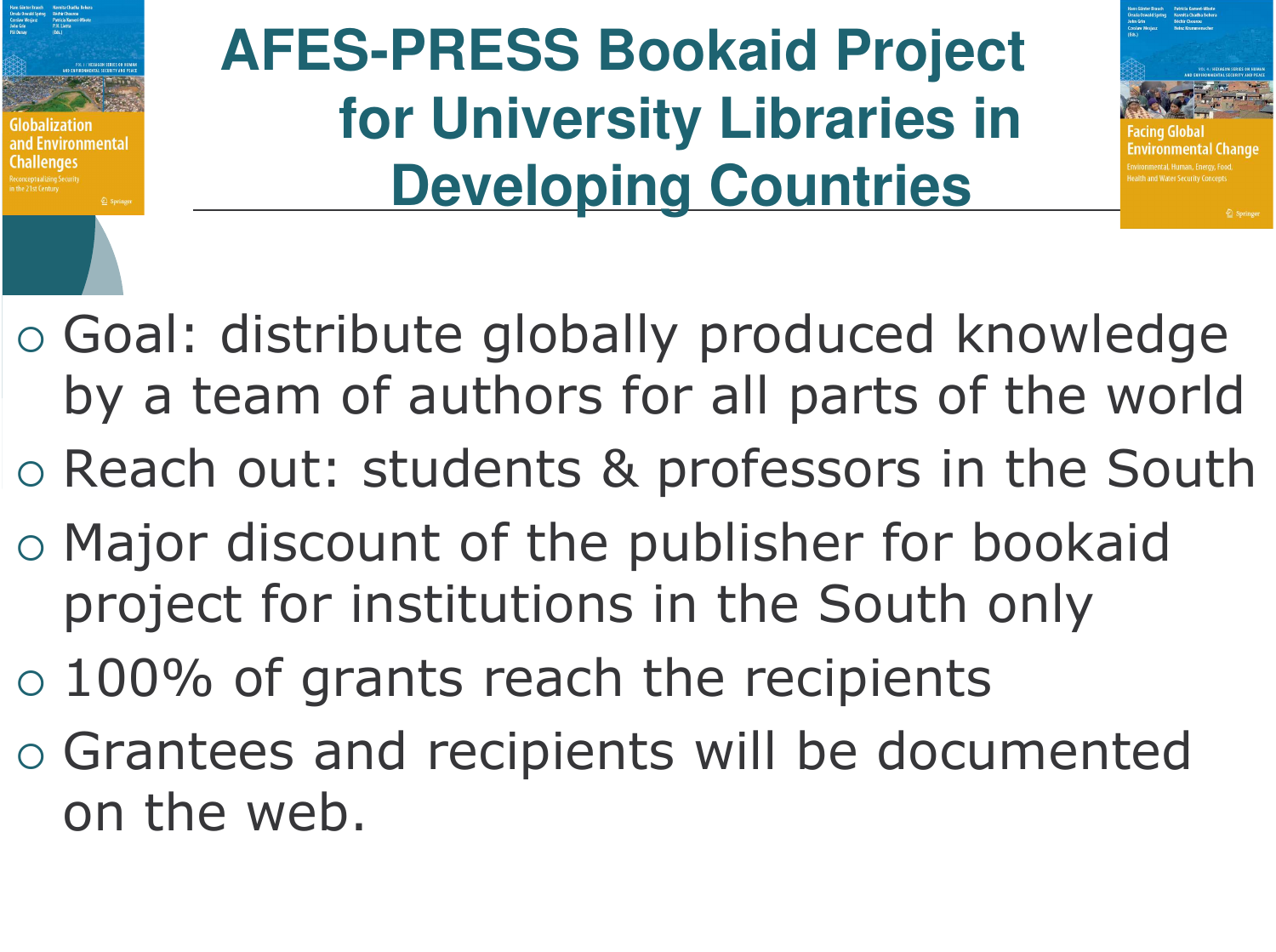## **First Bookaid Project for University Libraries in Third World**

In 2003-2004 AFES-PRESS sent 260 copies of vol. 1 to national & university libraries in more than 90 countries in

- Middle Eastern countries
- · Africa, Asia, Latin America
- · Selected OSCE states,







oLaunch of **Bookaid in** Amman, Jordan oDecember 2003

**Security** 

**Environment** 

**Mediterranean** 

# The book aid project was made<br>possible by grants by:

- **Berghof Foundation for Conflict** Research, Germany (120 books)<br>Public Diplomacy Division of NATO (117
- books)
- Sparkasse Neckartal-Odenwald,<br>Germany (11 books)
- Peter Dornier Foundation Germany (5 books)
- AFES-PRESS, Germany (19 books)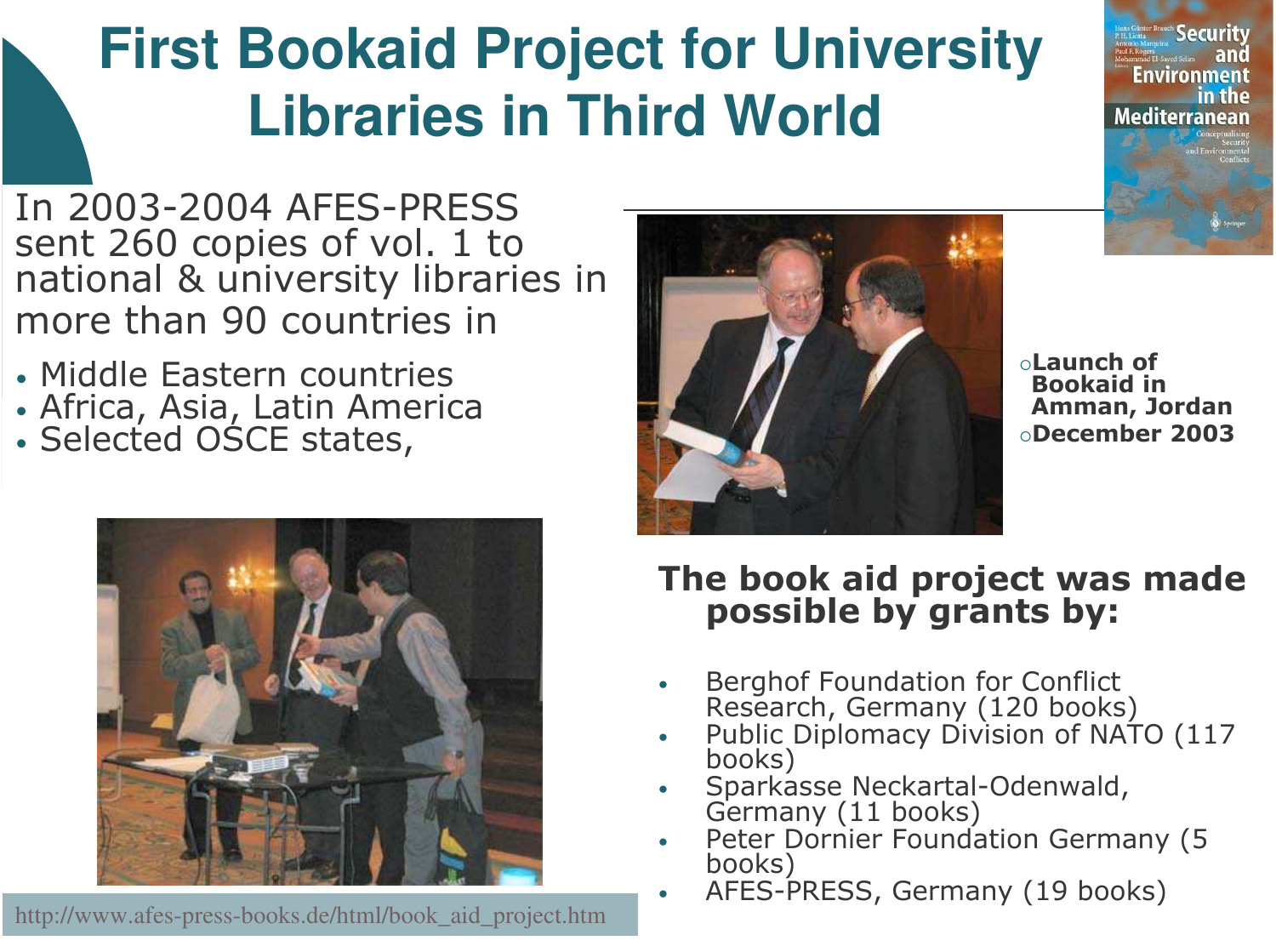

## **Second Bookaid Project for Third World University Libraries**



Prof. Dr. Klaus Töpfer, Former  $\circ$ **Executive-Director, United Nations** Environment Programme (1997-2006) and former Under-Secretary **General of the United Nations** 

#### **From his foreword:**

"This book deserves many readers  $\circ$ in all parts of the world, especially in those countries where university and research libraries may not be able to afford such references books. It is hoped that these scientific and policy-relevant messages can again be made available with the support of private foundations and donors to the young generation in the global South that will ex-perience many of these challenges to their security and survival during this century."

#### **Transfer of the first book gifts** to University of Nairobi,





**El Colegio** de Mexico



**Kofi Annan** Centre, Accra, Ghana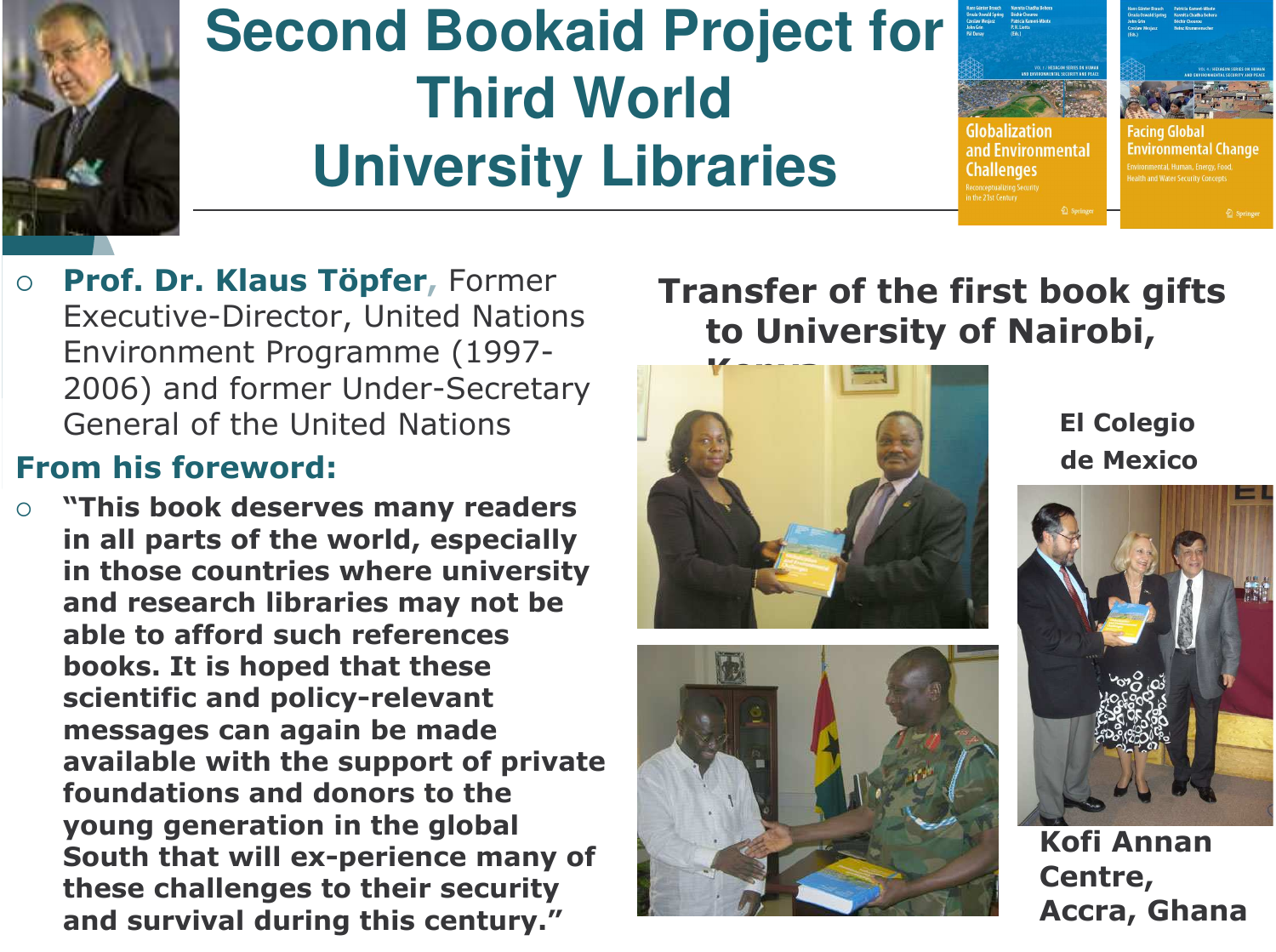# **Spanish and Turkish editions will be** published in Summer 2008

o Úrsula Oswald Spring y Hans Günter Brauch en colaboración con: Ulrich Albrecht, Eugenio Diniz, Ann Mason, Domício Proença Jun., Francisco Rojas Aravena, Georgina Sánchez, John Saxe Fernández, Arlene Tickner, Ole Waever

### **Globalización y Cambio Ambiental Global: Nuevos Conceptos de Seguridad**

(Mexico D.F. - Cuernavaca: UNAM/CRIM/CEIICH/CCA, 2008)

### O ULUSLARARASI İLİŞKİLER (International Relations) SPECIAL ISSUE ON SECURITY **Guest Editors:**

Hans Günter Brauch, Freie Universität Berlin, Úrsula Oswald Spring, UNAM/CRIM, Cuernavaca, Mexico; Mustafa Aydin, University, Ankara, Turkey: